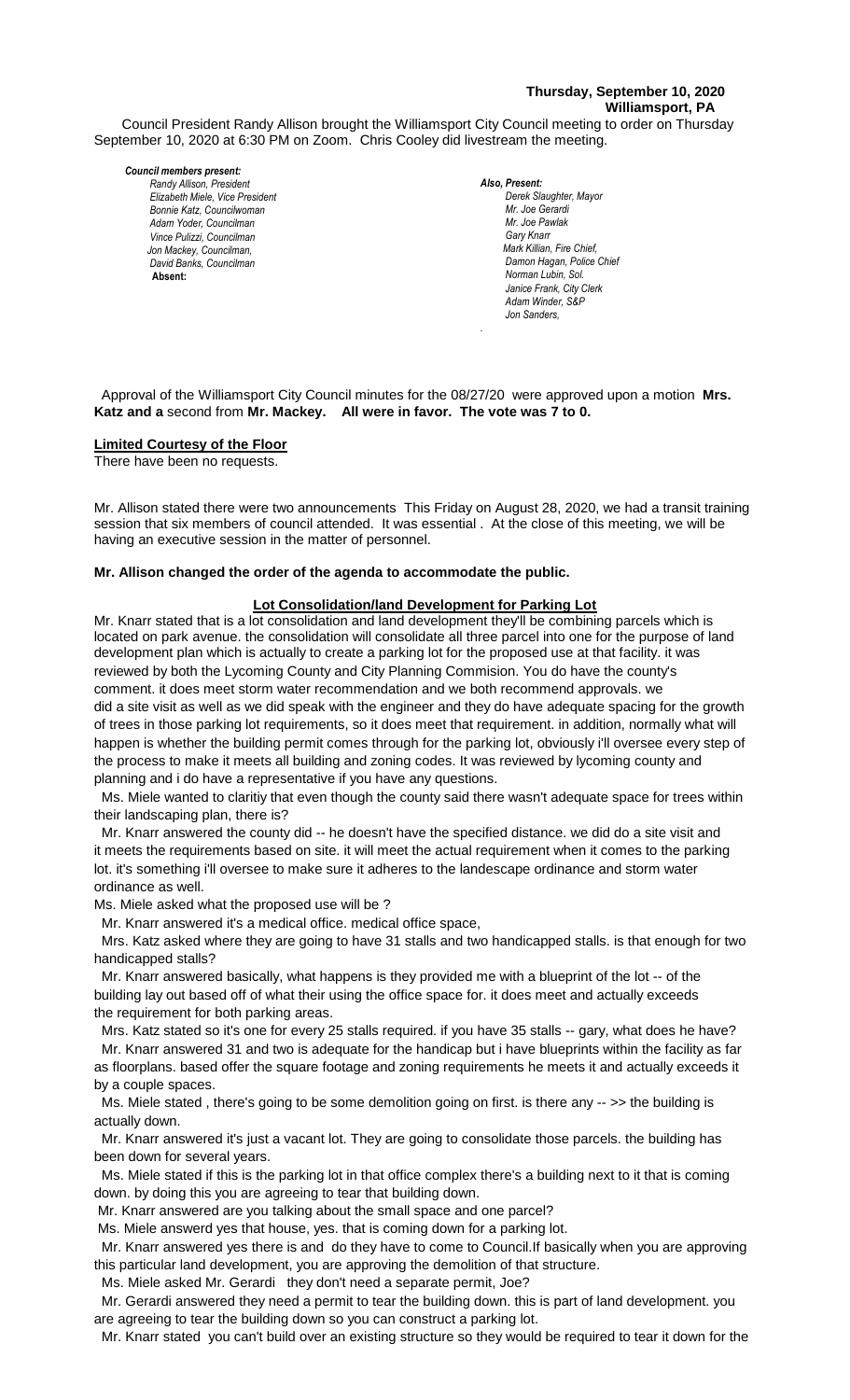parking for the ccu.

 Ms. Miele stated i guess i'm asking about the process here. it seems as though generally speaking we require a demolition permit. we see the permit, structure, et cetera, et

 Mr. Gerardi answered and you are correct but if there's a demolition part of the land development it all goes as one. that's how we've done it.

Ms. Miele stated we don't have a demolition permit, do we?

 Mr. Gerardi answered not at this time but when he starts he will file for that demo permit. i'm going to issue it because you are agreeing with this land development that the only way you can do the parking lot is to tear the building down.

Ms. Miele asked we've never done that before in my experience?

Mr. Gerardi answered i believe we've done it in two or three other incidents. i would have to think to be very honest. where the u-haul is that building. demolition we did on that. if you want me to bring it in front of you, i can.

 Ms. Miele stated answered it doesn't really matter in this incident, but at some point if we were looking at a larger scale demolition, what should be the process. we should see perrmit with the land development Mr. Geradi stated Dave Smith is the attorney. if he thinks it needs to go through, we can do that you can't do one without the other.

 Ms. Miele stated *,* i understand the whole idea*. i guess it simply seems like there should be a* disclosure element as part of the process. if we're permitting a demolition sort of by -- you know, as an understood part of the process.

 Mr. J. David Smith stated i'm honestly okay with it either way. so as long as the demolition process comes in front of you at some point in time and obviously the applicant knows that that is part of the process, i'm okay with that.

Ms. Miele stated it sounds as though the demolition permit won't come in front of us.

 Mr. Gerardi stated here is what happened, he submitted a land development drawing. in order to do the drawing approved by the county and would be approved tonight by city council, he has to tear the building down. yes, i could submit the paperwork but then you can't really approve this land development unless you are approving the demolition of the house. understand what i'm saying? Mr. Smith answered oh yes ok.

Mr. Gerardi stated if you are approving the land development, you are approving the demolition of the structure.

 Mr. Smith stated i get that and that makes sense to me. now that i understand the demolition is part of what you are approving unless there are elements of the land development process including the tearing down of the building that council needs to see the demolition applicant -- demolition application approved. i don't know that it's necessary as a separate item under these circumstances.

Ms. Miele stated i'm just -- in future i might be more comfortable with the whole idea if we had pictures of the existing site layout if it involved demolition so everyone was on the same page and knew what was coming down. in this instance i'm not inclined to hold it back. you know, when the building comes down everything is

Ms. Miele stated hopefully we wouldn't be that stupid,

 Mr. Knarr stated, what i can do in the future is when i present the land development plans, i'll basically state in there we're requesting a demo that we can do as part of land development plan and i could say that during the presentation.

 Ms. Miele answered i think that's awesome, that's all we're after, a complete understanding. Mrs. Katz asked who is the representative here tonight, ?

Mr. Knarr answered Vassello engineering who actually did the drawings.

Mr. Allison asked if there were**:** any other questions? okay. i'll entertain a motion and second.

Mr. Banks stated that he was looking at the listed address on the plan set. 307-308 park ave. but i'm

bringing it up and it's not addresses. so i'm wondering -- probably 307-309 or 308

Mr. Knarr answered the address is 307 and 308 park ave.

 Mr. Banks stated yes but right but what -- i'm looking it up right now and that's not where that is located. it would be 438 and 428 park ave. i'm sorry, the 307 and the 308 is the partials.

 Mr. Knarr stated. that is all that does. that was my mistake. 332 is one parcel and 307 and 308 are the three parcels.

Mr. Allison asked for a motion and a second

**Mr. Yoder made the motion and it was seconded by Mr. Mackey.**

Mr. Allison asked for a vote on the land development

**The land development was carried with seven yes roll call votes. The vote was 7 to 0.**

**Mr. Yoder voted yes, Mr. Mackey voted yes, Mr. Pulizzi voted yes, Mrs. Katz voted yes, Mr. Banks voted yes, Ms. Miele voted yes and Mr. Allison voted yes.**

# **Certificate of Appropriateness – 320 E. Third St**

Mr. Gerardi stated he had attached photos for the size, location, style and color. the first picture you come to is a picture of building. It used to be the former American Red Cross – there are things that are boxed out and the double windows on the side. if you have questions of me, i'm happy to answer them. i believe we have a member, someone from the sign company.

Mr. Allison asked if there were questions.

Ms. Miele asked about the nature of the business, i'm not quite certain if it's a business or non-profit. can you give me guidance on that.

Mr. Gerardi answered Mr. Knarr can probably could help me out on this.

Mr. Knarr stated it's a business that is a veterinarian that takes care of aanimals. there's no overnight stay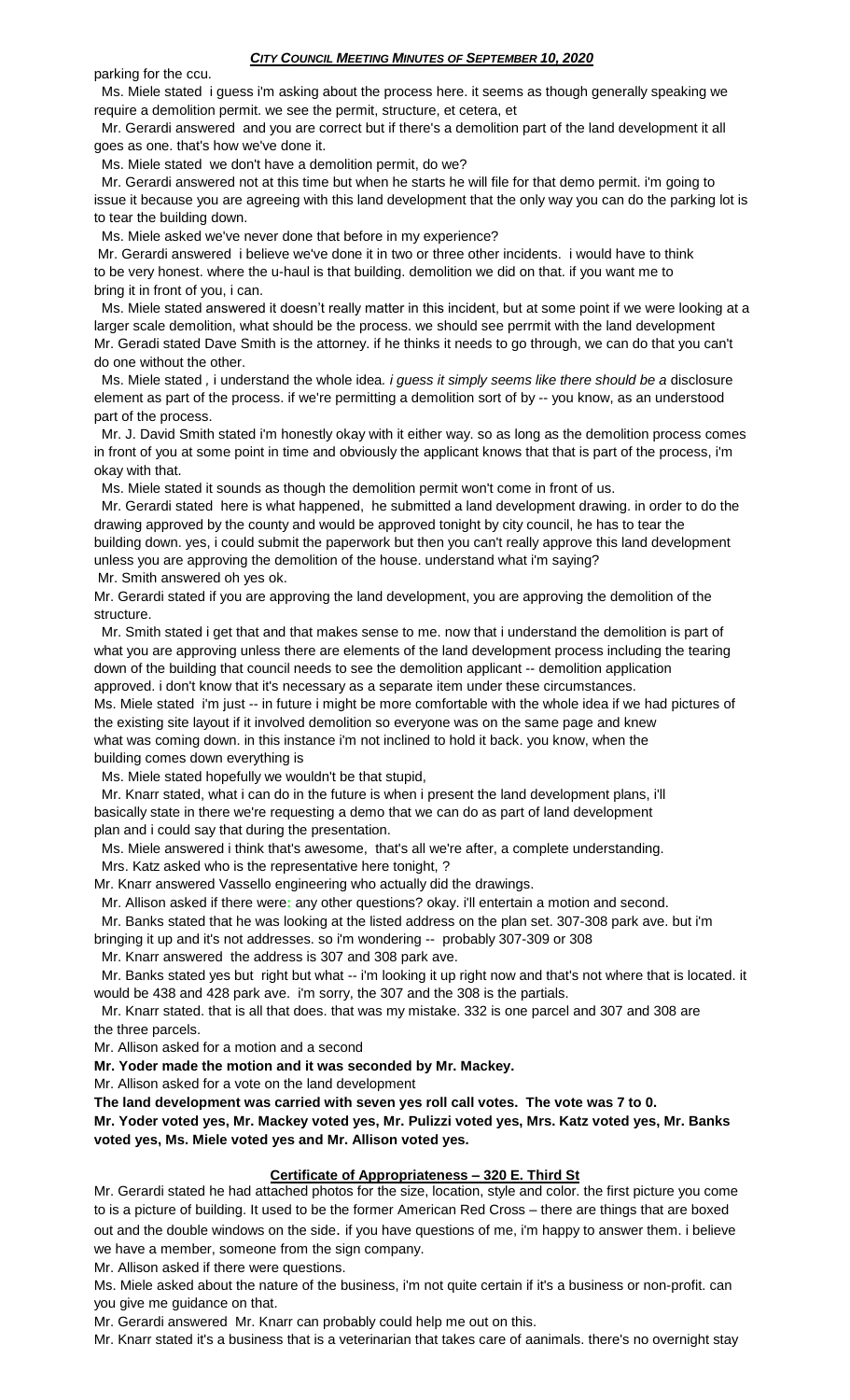unless it's an emergency. it's not like where someone can drop off an animal. it's an office without the ability to have overnight stays and it's a permitted use.

Ms. Miele asked and the cat cafe is it also a cat cafe? How does it work ?

Mr. Knarr stated Kerry is on and she can better answer that.

Terry, it's a part of a spin off from SPCA, people can stop in and visit ….inaudible. it is paid but also adoptions. it's cats from the spca for adoption. people can visit if they are not looking for cats and if they are looking to adopt one, they can stop in as well. we're a non-profit, too. we can spay neuter clinic for cats. They can't just bring cats in and dump them off She stated that they have been around for 6 and ½ years now and people are aware of that.

Mr. Allison asked for a motion and second.

# **Mrs. Katz made the motion and it was seconded by Mr. Mackey.**

**The certificate of appropriateness was carried with seven yes roll call votes. The vote was 7 to 0. Mr. Yoder voted yes, Mr. Mackey voted yes, Mr. Pulizzi voted yes, Mrs. Katz voted yes, Mr. Banks voted yes, Ms. Miele voted yes and Mr. Allison voted yes**

#### **Certificate of Appropriateness - 468 William St**.

Mr. Gerardi stated this is a request to paint and change the color of the building. The windows and door trims are white and the door trims are grey. We did go check the painting and it does follow our designs standards.

Mr. Allison asked for a motion and second.

**Mrs. Katz made the motion and it was seconded by Mr. Yoder.**

Mr. Allison asked for a vote.

**The certificate of appropriateness was carried with seven yes roll call votes. The vote was 7 to 0. Mr. Yoder voted yes, Mr. Mackey voted yes, Mr. Pulizzi voted yes, Mrs. Katz voted yes, Mr. Banks voted yes, Ms. Miele voted yes and Mr. Allison voted yes**

#### **Certificate of appropriateness – 210 Basin st**

 Mr. Gerardi stated this building was recently purchased by a new owner. The owner chaged the name of the building to River Valley Plaza. It used to be Basin St. Plaza. He did erect a sign, it doesn't take too long to put it up especially if you are replacing it. The sign is 22 inches tall and 22 feet long. It's a sign and doesn't exceed any zoning requirements.

 Ms. Miele stated just to go back over this again for the sake of whoever in the public might be watching, this there's a double fee for certificate of appropriateness application, correct?

 Mr. Gerardi answered what happens is at this point he has to apply for a permit for this. the fee is doubled. also city council at any time has the right even though he erected the sign. you have the right to change the color and size if it doesn't meet the design standards. it was an error on his part. we send out letters concerning this problem and it just happens. yes, it's a double fee, and if there's something you don't like about it, you wish to correct it, it's your right to do that. what we've been doing within the central business district once a year i draft a letter of the tax partials and we send a letter explaining to them they need to see us. this individual had obviously taken ownership in the last four or five months and obviously didn't get the letter.

 Ms. Miele answered got it. yeah, that's just fine. so the parcel has changed hands. that's -- that's an interesting change to the facility. have we had any new tenants in the facility since it changed hands? Mr. Knarr stated is pretty much filled and we don't have many open spaces.

Mr. Allison asked for a motion and a second.

**Mrs. Katz made a motion and it was seconded by Mr. Yoder.**

Mr. Allison asked for the vote.

**The certificate of appropriateness was carried with seven yes roll call votes. The vote was 7 to 0. Mr. Yoder voted yes, Mr. Mackey voted yes, Mr. Publizz voted yes, Mrs. Katz voted yes, Mr. Banks voted yes, Ms. Miele voted yes and Mr. Allison voted yes**

# **Certificate of appropriateness – 25 W. Third St.**

Mr. Gerardi stated this is the last request, it's a business identification sign. I have attached photos for size, location, style and colors for additional information. If you look at the picture of the building on the corner where you can see the do not enter sign. There's two signs presently. This is mounted directly above it. It is the same exact size. We have a representative here and we will be happy to answer any question.

Mr. Allison asked for a motion.

**Mrs. Katz made the motion and it was seconded by Mr. Yoder.**

**The certificate of appropriateness was carried with seven yes roll call votes. The vote was 7 to 0. Mr. Yoder voted yes, Mr. Mackey voted yes, Mr. Pulizzi voted yes, Mrs. Katz voted yes, Mr. Banks voted yes, Ms. Miele voted yes and Mr. Allison voted yes**

# **Bill#1761 – Ordinance #6395**

#### **An Ordinance Amending Part 1 of the Codified Ordinances of the City of Williamsport(Mayor's veto)**

Mr. Allison stated tonight we need to vote on this as to whether or not to override the mayor's veto. He vetoed this on September 4, 2020.

Mr. Allison asked for a motion and a second.

# **Mr. Mackey made the motion and it was seconded by Mr. Yoder.**

Mr. Allison asked if there was further discussion.

Ms. Miele stated just so i have a sense, i feel as though we have been doing a little bit of maybe not quite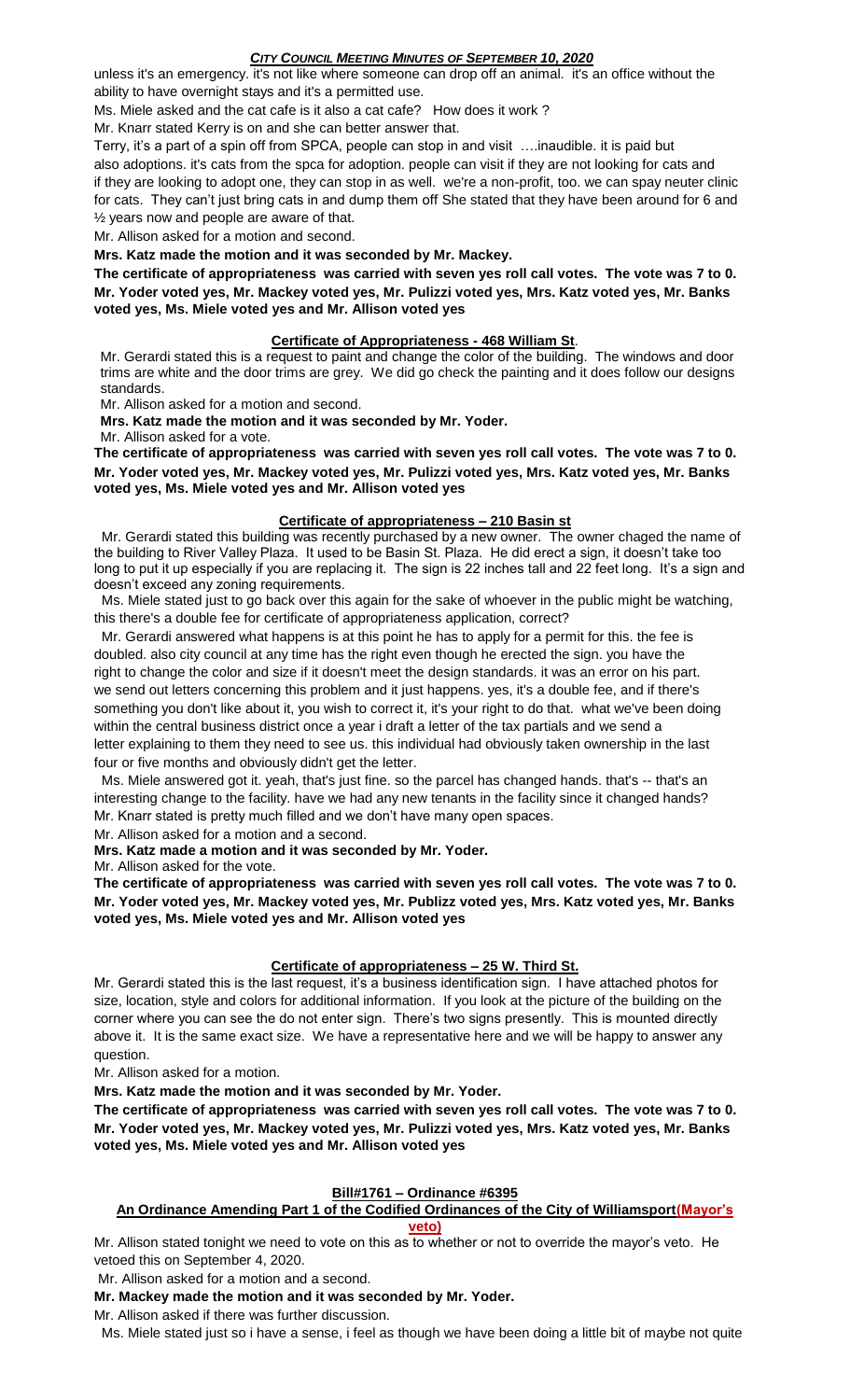catching up with one another to discuss things adequately prior to votes and that falls on both the administration and on council. but i understand the logic behind the mayor's veto. i understand the logic behind council's vote. it seems to me that there needs to be further discussion. i am wondering what we need to do to further that discussion. Mr. Yoder, any suggestions?

 Mr. Yoder answered in my mind this updates everything as its currently in line. more importantly as we've all talked about and before my time was even talked about, this is really closing a loophole that is in the administrative code that is not allow for proper checks and balances of city government and so it's fresh on our minds and it needs to be addressed. you know, i personally think that this addresses that. we're going review this every year as a part of the capital budget which i think was a great idea by you, Liz to thank you for that you know, this is the beginning of, i think that process. i think this is an ongoing process that we need to do and will do as a part of an updated administrative code. so i mean -- frankly it is something of importance that needs to be done in my opinion in some kind of a public forum that can

be accessed by the constituents in the city. This is something that directly impacts them day to day. so i personally think that this addresses that and it lays out a frame work of how we do that.

 Ms. Miele answered okay. i 100% agree. i'm simply trying to think if we feel that there's a need for further discussion if there's a way we can do that without either overriding the veto or failing to override the veto. that is to say if there's a tabling procedure or anything like that we can take to enable the discussion that the administration seems to feel is necessary.

 Mrs. Katz stated Liz, how much more discussion do we have to do? We have gone through two readings with this. we've explored every aspect on this. if we look back on past administrations, we've all complained about the way things were being run and not clear. When the government study was done both the Home Rule and Charter Commission asked for an organizational chart as to how the City runs. They wanted to see where this was and we didn't have it in place. Adam has worked on this, he has put it in place and it clarifies so much. but as far as how much more discussion do we have to have? We've had five weeks to go through this. we've had two readings. Adam sent an email explaining exactly the financial end of this. so i don't see where we would need do anything further than vote yes.

 Ms. Miele stated i mean as we've said, i was -- a good chunk of the conversation for this revision in the beginning and i see the need for it. i want to get us all on the same page before we wind up

 Mrs. Katz stated we don't all have to be on the same page. just because there's 7 of us doesn't mean there has to be a yes for everything for all seven of us. Therefore, if there's objections from a couple of people fine. i'm giving my statement here as far as i think this is needed. when you look back at even the past administration, how much we all complained about what was not done correctly or processed correctly, that was one of the things that we complained about all the time. When you look at what was one with the previous mayor he is the one that put himself in place as Public Safety director. He fired Bill Nichols in the middle of a council meeting and made him director of finance. We sat there and said how could you possibly do this? this gives a definition of how things should be done and how we can also put a stop to nonsense.

 Mr. Allison stated if i could address a couple of those issues. -- i don't think i've heard anybody disagree that we need this. i think we all agree that we need this. but, what we need something that we know is going to work. and i think to that point, i would agree with council woman Miele that, yes, we have a structure -- we didn't have a structure before. now we have a structure. but i don't think the conversation is over about the details of that structure. i've tried to be clear from my point of view on that yes, we have talked about this for a while. but the reason i say that is because this administration is still in fluid place. everything hasn't been decided. everything hasn't been -- and most of that -- a good portion of that, i attribute to the covid crisis. it changed the playing field drastically and kind of put everything back that we couldn't go through all the regular procedures. resumés and everything that was needed. for instance, there's a director of finance here. the wording says that shall be filled. to find somebody who can do both of those -- fill those -- both of those positions adequately in one person, i think it's a difficult task given the budget that we have to work with. that's a question in my mind. it's not that it -- we can't still work on it. i don't think we can wait a year to revisit it and see if i needs change because i think the administration is still developing and may have some things that don't particularly line up with this structure. we can always go back in and amend and change because i really believe it's still -- and this is no assigning anything negative to the work that Adam Yoder did on this. i mean it was a very complex effort, and as we were talking a little bit before, it's not necessarily all ready to be read ing and exciting things. it's digging down into the weeds and i think he did do a great job of that. but although council has the legislative and by ordinance in order to regulate this, i really think it works best when this kind of thing works best when there's collaboration between council -- between the executive and legislative branches. we didn't have that opportunity at all over the past several years that all of us have been on council. there was no opportunity to develop for a number of reasons which are frankly very evident to all of us and probably a lot of people. There just was not that kind of relationship. but i feel we have that now. so i always think it's better to collaborate and make sure that, you know, we have all the is dotted and the t's crossed. i know we spent some weeks on it, but there are things i don't know yet as far as having a chance to talk to the administration about certain things that they see or maybe still in the process of figuring out because, again, it hasn't been -- they've had their plates full due to a number of things that we all know about. so i don't think we're talking about changing the intent of this effort at all. i just believe -- and i really do believe we are all on the same page. i think we all want that. we all want to make sure we put out the best product there is. those are just the -- that's just where i'm coming from on it.

 Mrs. Katz said Randy, i would like to address some of the things you just said. number one, i don't take covid as an excuse. we've all been on the phone with one another trying to get things accomplished. sometimes it's been easier doing that without being together at times. we've also, you know, had several meetings on this. i do know that Adam approached the mayor back in the end of January,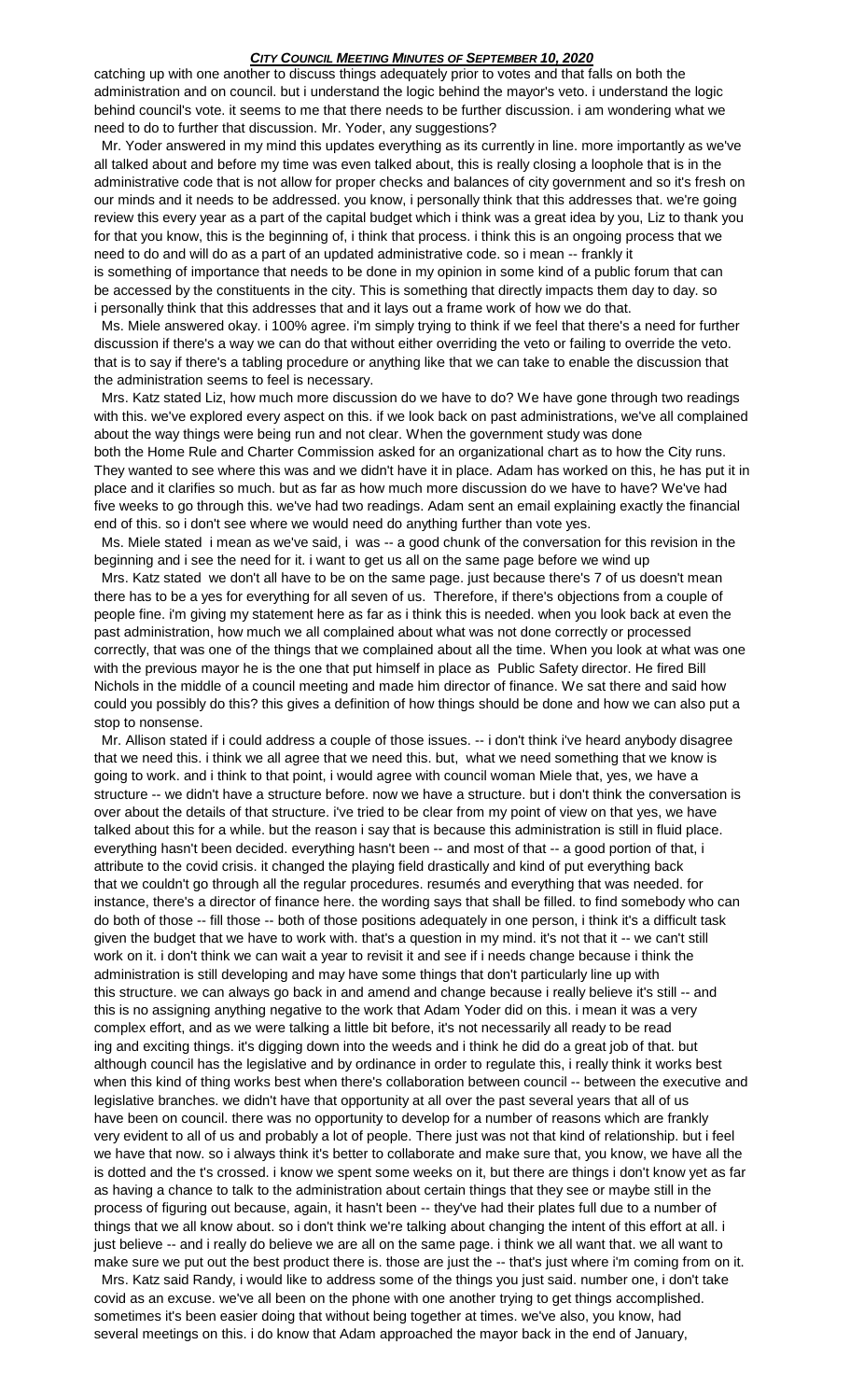beginning of February with this. so it's not something that was thrown at the administration just blindly in the last five weeks. this is something that has been tried to be discussed with the administration. the other thing i would like to address is this would help the administration. totally. i mean when you have -- you are talking about the cooperation. this is what this is. this is cooperation between legislative and administration. and that's what we're looking for. we're looking for the clarification at both ends.

Mr. Allison answered**:** okay. i didn't mean to put it all on covid but we know there's been, you know, if you want the nuts and bolts of it, there's been a lot going on at RVT that has change a lot of dynamics - changed a lot of dynamics within the administration. so i don't think that that is done yet or over yet or has been totally digested by anyone yet. and i see that as something that is a continuing issue. but i understand what you are saying. i just think there's still more to the picture. i think it -- i'm not saying this -it's going to make anything fail or anything like that

 Mr. Yoder stated , i agree with that. like i said earlier this is the start. you know, this is the start of what should be and should have been since the 1970s when we became a Third-Class Optional city a consistent review of how we're providing services to the city, what that structure looks like, how the checks and balances of city government work and to your point with a lot of the changes at RVT, Randy, you know, they present a great example of why checks and balances in city government are very prudent and very much needed. this provides that. and i would kindly remind everybody on council that it's very -- there's a long storied record of things falling through the cracks that visited. they don't go through but they are important. They don't get brought back up. They fall to the wayside. it's been happening since the 70s on various legislative projects. i'll even reference the Ethics commission from last year that council had passed. we passed the Ethics commission which was extremely important for a number of the reasons we're discussing here and it sits unfilled. that's on everybody here. that's on me. that's on the administration. that's on everybody here, you know? At some point we've got to start somewhere. and that's exactly what this is. this is a starting point. This sets us up to have more collaboration with the administration to ensure that they have what they need that it makes sense, that proper checks and balances are in place. we've had three to four weeks of collaboration. we amended this based on some feedback from the administration and other members of council which is great. that's how this process is supposed to work.

Mr. Allison said I would agree with that, i don't mean to imply that this can't go forward and we can't be successful. i just -- i just wanted to make sure that we're not saying we can pass this tonight -- i mean override the veto tonight but then say we'll will visit it somewhere down the road. i think prudently we may have to re visit it sooner rather than later. and i don't see that as being a negative it all. We're in fluid times and we need to be able to quickly react and i think that is probably my main concern is that we just prepare ourselves for that.

 Mr. Yoder statedJust because this is written that it's an annual process doesn't mean it can't happen more often and in sooner increments, absolutely. frankly, this sets a minimum, if you think about it that way of when and where we do a review together of all of our departments and how we're functioning and what might be missing and what we could be doing better. i think it's a great starting point. this closes a lot of loop holes that have been open way too long. i think this is a very good thing and to the mayor's point i would thank him for addressing the fiscal concerns. i agree with him. but in my opinion there really are no other budgetary impacts because of this ordinance. this simply really aligns with what has been going down and been enacted by the administration very much so. this simply aligns the code and aligns the accountability mechanisms of city government with how the administration is currently working to structure his administration. i think that's a good thing.

 Mr. Allison stated I do too, before we leave that point. i did ask the administration to do a financial look at what this ordinance passed. and give us an assessment from the finance department's point of view and the administrative point of view just to make sure we're close on the same page with the financial assessments that we have now on what we're passing. and it never hurts to have another look at something from a different viewpoint which is the executive branch that is most affected by this. i think that's a prudent thing to do.

 Mr. Banks stated in pursuit in finding common ground on this, is there is a procedural move we can make to get a financial analysis before we override the veto ? I don't want to kick the can down the road, but in pursuit of making the most financiallly prudent decision because we haven't heard from the administration as to the specifics. That may be because we don't have that analysis yet, so is there a procedure move tonight that might help us find some common ground ?

Mr. Allison asked the solicitor for some guidance on that.

Mrs. Katz asked Before you go, Randy, did Joe Pawlak do the Financials?

Mr. Allison answered that Adam Yoder did.

Mrs. Katz stated no, you said the administration did.

Mr. Allison stated that he requested that the Administration.

Mrs. Katz asked if we got anything from the administration ?

Mr Allison, answered before we voted on our last second Reading, i asked the mayor if they Could give us their assessment of it so they are working it out.

Mrs Katz stated I think Adam Yoder did all that, didn't you Adam ?

 Mr. Allison stated he didn't get the administrations side. Do you understand what i'm saying Bonnie ? They may look at things differently or have a different goal in mind that they haven't acted on yet and would be able to assess dollars and cents in a little different way.

Mrs. Katz replied yes but we're the ones who are in charge of the finances.

 Mr. Allison answered absolutely but i think you make the best decision when you have the most formation to make it on.

Mr. Yoder stated well, so, here is kind of a question that stems from before this was even on the agenda. i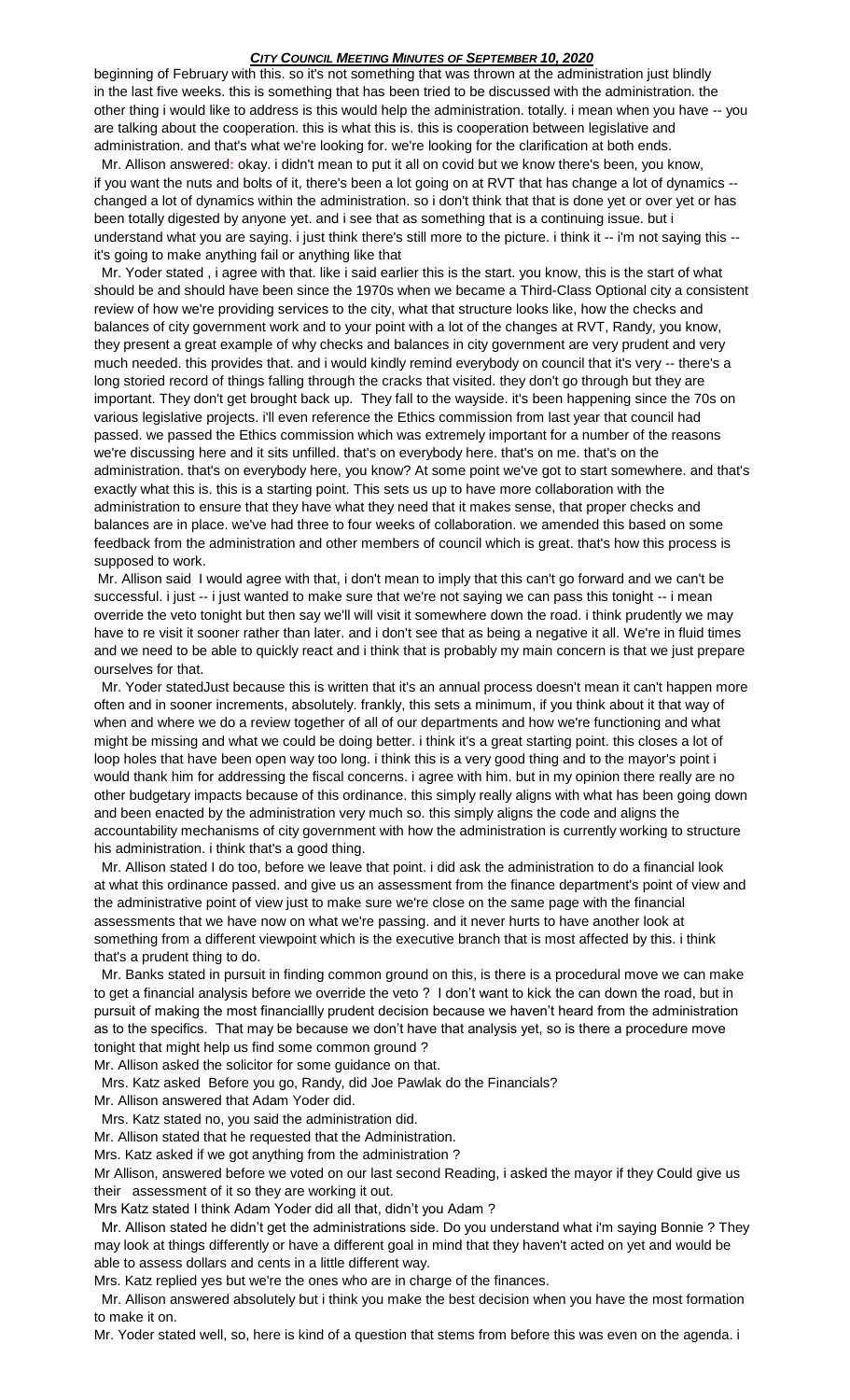mean the -- it seems that the item in question is the director of finance and administration. the director of finance was a position that was unfilled for a number of years. i shouldn't say unfilled, unbudgeted for a number of years. i know it's been posted since the end of July. with it being unbudgeted i'm thinking that the administration probably did some kind of a financial analysis before posting that what was uncovered potentially in that? That would, i think, help kind of steer this conversation. He asked if Joe Pawlak is there ?

 Mayor Slaughter answered Joe is working on all of that information and as far as other ones. say tomorrow Chief Hagan says i just want to be chief, it's another area that is not budgeted that we would potentially need. And the same with emergency management and Chief Killian. That's another area where possibly someone would say we want some money. There are some areas where , you know, Joe, and i know Joellen from HR is working on as well as developing the financial analysis.

 Ms. Miele stated i think perhaps that the discussion we're having is a little bit circular. the model we're currently using for city government bears no resemblance to the model outlined in the administrative code. We established that. This brings it more into concurrence with what is outlined in the administrative code. it may be when the administration has time to run the financials on what this ordinance requires they would come back and propose amendments predicated on the financials of this ordinance. that seems the appropriate step. i guess what i'm saying is i don't know -- unless Norm has some middle ground procedural option like Dave was suggesting, i think would rather see this ordinance go into effect so our governmental structure mirrors what we're committed to on paper more closely. and if the administration finds that the financial burden is too great under the current circumstances for them to completely act on the ordinance as written , they can come to council and ask for a revision.

Mr. Allison stated he agrees with that.

 Ms. Miele stated that is my suggestion on a path forward pending some [inaudible] does that sound reasonable?

Mr. Allison stated i agree 100%. i think that's exactly the process i envisioned.

 Ms. Miele stated Randy, I think that is what you were trying to say. i think that makes sense. i think the issue is we do need some back and forth but i for one am disinclined to delay on at least take the first step in this process because we don't have it perfectly in place. we know we'll have to revise this ordinance. We know we should be revising fit not annual by every five or ten years. the last provision was under Mary Wolf so better than 12 years ago. i think we should move this with and if and when it becomes incumbent upon us to change it again, we should just be ready to do that as quickly as possible. That's my two cents. Adam, i am sorry i walked over you.

 Mr. Pulizzi said i've been sitting back and listening and absorbing everybody's comments and concerns on both sides. Council woman Miele, I am really glad that you spoke up and said what you did. i agree with you 100%. i was going to speak up earlier and figured i would let everybody get out their thoughts and what they had on their mind. i completely agree with Adam & Bonnie that this is the direction we need to go. Liz put it together much better than i think i ever could with her recommendation. i want to say i completely agree. we need to get this moving. We need to get this more in line with where we should be and as Liz stated if there's changes that need to be made we can come back and make those revisions but we need to get moving forward. That's all i have to say, thank you.

Mr. Allison said well said.

 Mrs. Katz stated i do have to agree. Liz, we all realize we've gone through ordinances, resolutions, whatever and we've had to come back when we found that things needed to be changed, updated. when we found that there were things that didn't work. i think that's -- you know, i think we all understand that. and i think something like this we're going to realize we find things that are not functioning correctly but this gives us a start. Liz, thank you for saying what you said because this is vitally important but we realize there could be a lot of changes. but let's start somewheres.

Mr. Yoder wanted to clarify, that a yes vote overrides the veto, a no vote maintains the veto, correct? Mr. Lubin answered yes.

Mr. Allison called for the vote to override the Mayor's veto.

**The Mayor's veto on the ordinance was overridden with seven yes roll call votes. The vote was 7 to 0. All were in favor.**

**Mr. Yoder voted yes, Mr. Mackey voted yes, Mr. Pulizzi voted yes, Mrs. Katz voted yes, Mr. Banks voted yes, Ms. Miele voted yes and Mr. Allison voted yes.**

# **Bill#1762 – Ordinance #6396**

**An Ordinance Creating an Accessibility Advisory Commission of the City of Williamsport and Authorizing Said Accessibility Advisory Commission to Develop a Recommended Plan for the City of Williamsport's Accessibility Compliance, Efforts and Outreach (final reading) Bill #1762-20**

The City Clerk read the ordinance.

Mr. Allison asked for a motion to adopt the ordinance in final reading.

**Mr. Pulizzi made the motion and it was seconded by Mr. Mackey.**

Mr. Allison asked Mr. Mackey if he had anymore to add.

Mr. Mackeey replied that he spoke to councilman Yoder and i don't know if he wants to address the things we spoke about in terms of clarifying on the private and city aspects of this. and i would also just like to ask maybe Mr. Lubin if it would be necessary to put in this ordinance that the commission shall not only maintain audio records of their meetings but also be responsible for their minutes?

 Mr. Lubin answered actually, i think it's covered by the sunshine law that they have an obligation to provide -- or have minutes. i think in the past it's really been Mrs. Frank is the one who is handling the minutes for the various city boards and commissions. so if she's the one that is taking it and keeping the audio portion, at least that way we have the record maintained anyway.

Mr. Mackey stated i would just propose that Mrs. Frank is extremely busy as it is.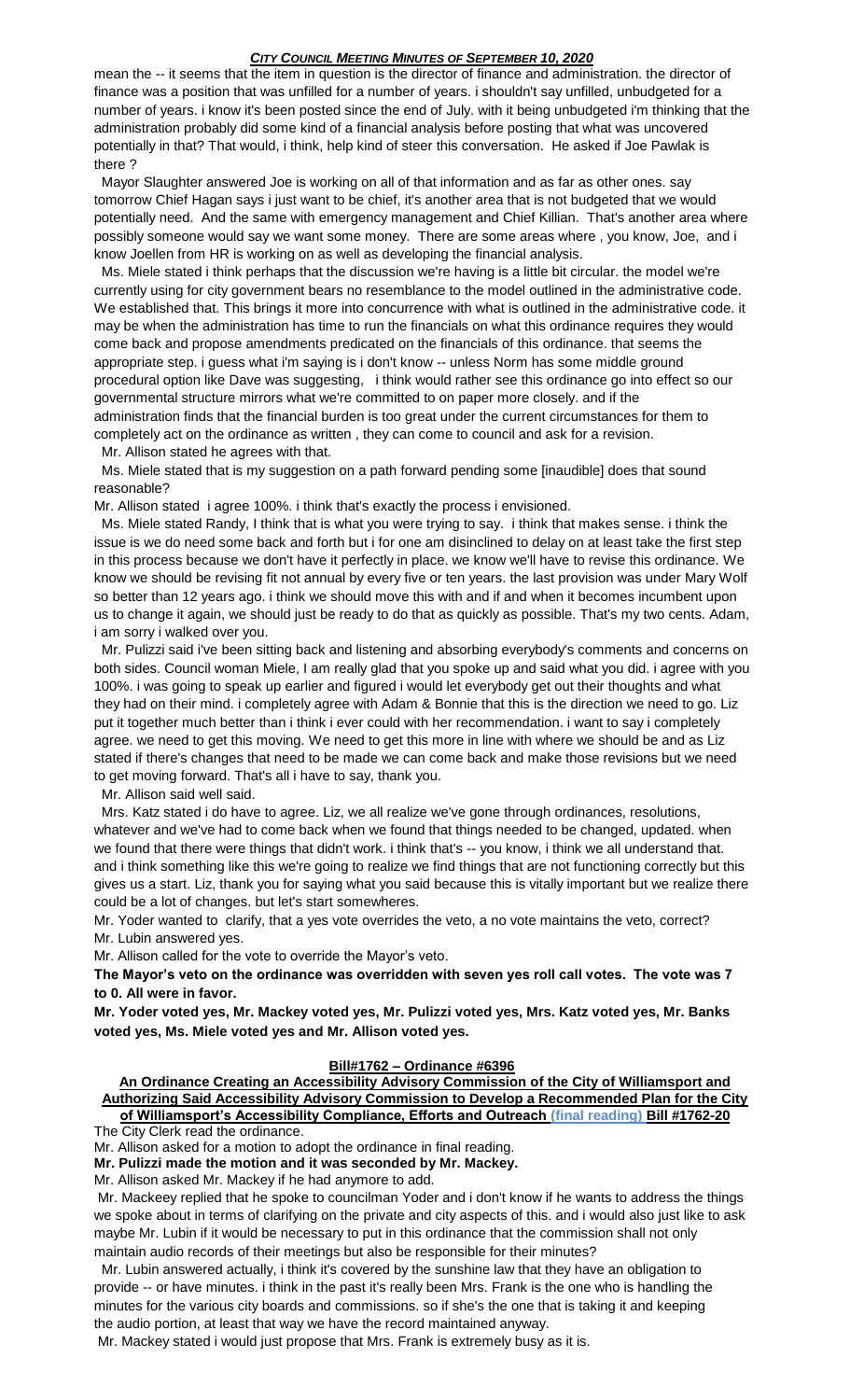Mr. Yoder stated he would second that. He said going back through this between readings the only thing that stuck out to me that i wanted to throw out to the group did we want to clarify or hone in on the term "city wide"? it's a position geared toward accessibility issues related to city government. it's clear we want this available to the private sector as a resource, but you don't believe we should be -- i don't think it's the intent. at least it wasn't my intent to have this be a resource or be looking at city government non-pro activity. i am not sure if the erm city wide leaves it too open. i don't know if want to change it to city of williamsport. Or specifically city government related.

 Mr. Banks stated well, the way i look at it is this commission wouldn't have teeth in any respect to do anything private but could they not, you know, take on initiatives to try to improve. like the sidewalk issue, for example, sidewalks are privately owned. if they wanted to propose or apply for some sort of grant, should they not have leeway to do that to help out with private individuals making their sidewalks more accessible? Something like that. would we want to take a step to limit their ability to do that even if they don't have the authority to do it? is that clear?

Mr. Gerardi stated i would just like to add if there's a problem with the sidewalk on somebody's property it doesn't mean code, we would have to require the owner to fix the sidewalks. There's something in place already for that.

 Mr. Banks stated right, that was just an example. if there's something beyond what goes on in the city that the government government that commission would want to take on in terms of projects. if there's something we want to improve they wouldn't have power but it might be nice for them to have the leeway to help out in those respects because -- i mean hopefully, we come into compliance across the board in the city and it's nice for the commission to have the ability to take on new projects. Mr. Allison stated thank you. something to consider.

 Mr. Mackey stated i'm reading section 2 A it reads exactly assist in evaluating the accessibility of the City of Williamsport, facilities, programs, activities and services city wide. i think it's pretty clear it's just the City of Williamsport in that passage and I do think that this commission could be an asset to the [inaudible] on how to move forward with any type of project or activity.-

 Ms. Miele stated so just to be clear, Jon, the intent is they serve basically as an asset for city government currently not so much the private sector or --

 Mr. Mackey answered i think both. but i think initially that was initially their time will be spent addressing, you know, City of Williamsport facilities, programs and activities but as time goes on and those issues are handled, yeah, i see this being a great asset to the entire city. both city government and private business.

 Ms. Miele stated that was my hope, frankly think it would be help a commission like this reviewed plans as well. just in case we see projects under the ADA that would make a business project more accessible. reading.

Mr. Allison asked for a vote on the ordinance in final reading.

**The ordinance was carried in final reading with seven yes roll call votes. The vote was 7 to 0. Mr. Yoder voted yes, Mr. Mackey voted yes, Mr. Pulizzi voted yes, Mrs. Katz voted yes, Mr. Banks voted yes, Ms. Miele voted yes and Mr. Allison voted yes.**

#### **Bill#1763**

#### **An Ordinance Approving the Editing & Inclusion of Certain Ordinances as Parts of the Various Component Codes of the Codified Ordinances of Williamsport, Pennsylvania (first reading)** The City Clerk read the ordinance.

Mr. Allison asked for a motion to adopt the ordinance in first reading.

**Mr. Yoder made the motion and it was seconded by Mrs. Katz.**

Mr. Lubin stated this is an annual ordinance. usually it's been done in the spring time but with the way things are pushed back. the purpose of this ordinance is to codify the ordinances adopted in 2019 and what it does is sets forth where in the codified ordinance book the sections appear. Where you see it blank, generally community development, block grant ordinances and budgetary ordinances s are not included within the codified ordinances. but everywhere else it's where it's placed in the ordinance book when a new addition comes out. i don't think this has been to any other city ordinance committee.

Mr. Allison stated we don't review it in committee. it's a matter of housekeeping and keeping this current. any questions from council people tonight?

Mr. Pulizzi had a question, just to explain it further just because it's named on this list doesn't mean it passed or failed. it was just presented, correct?

Mr. Lubin answered these were the ones adopted by council. that's why they have ordinance numbers. Mr. Pulizzi stated there is an ordinance renaming College Place to Warrior Way, i thought that failed? Ms. Miele stated the changing of the name of College Place to Warrior Way definitely passed last year. i don't entirely remember the fallout around the whole changing. it seemed me we did not rename a stretch of Franklin St. to Colllege Place but there was a proposal to do that. After this got turned into a quagmire but the name change to Warrior Way was approved.

Mr. Pulizzi stated you are absolutely correct, Ms. Miele . I just jumpstarted my memory.

Mr. Allison asked if there were any more questions.

**The ordinance was carried in first reading with seven yes roll call votes. The vote was 7 to 0. Mr. Yoder voted yes, Mr. Mackey voted yes, Mr. Pulizzi voted yes, Mrs. Katz voted yes, Mr. Banks voted yes, Ms. Miele voted yes and Mr. Allison voted yes.**

#### **Resolution #9065**

**Resolution Agreement with McCarty & Company, P.C. Certified Public Accountants** The City Clerk read the resolution.

Mr. Allison asked for a motion on the resolution.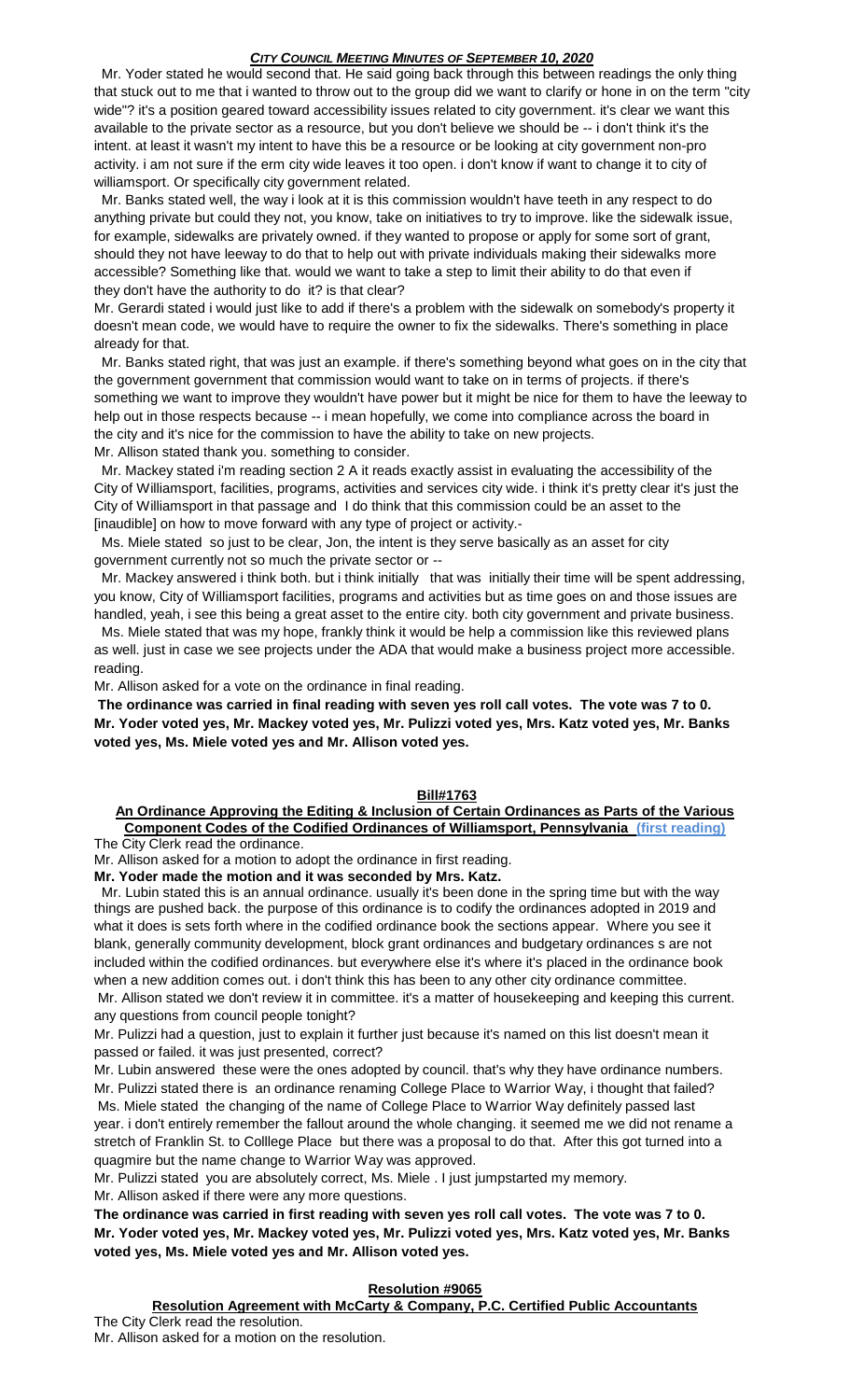#### *CITY COUNCIL MEETING MINUTES OF SEPTEMBER 10, 2020* **Mr. Yoder made the motion and it was seconded by Mrs. Katz.**

 Mr. Grimes stated members of council. this resolution is an agreement with Mccarthy company and company for auditing and business purposes for merchantile tax. we wanted to see how the budget would play out in the first year of collecting the business privilege and mercantile taxes. We can move forward now with this but as we get to delinquent collections and complex taxpayers we feel we need to move forward. good auditing services pay for them We collect more than we'll use in them. we've used services in the past but mainly for discovery of new items. This is for current taxpayers or issues within the tax office or specific reasons why a company may be out of compliance. Mccarthy and company they are one of the best with these services. i have known them and their auditor since my first organization i joined. They come highly recommended from the tax collectors who use them. The closest one is the Keystone Central School district. They do all the business privilege and collections for Clinton county. they use Gary Williams who would be our auditor as well. this did go in front of finance and was reviewed by Austin White.

#### Mr. Allison said thank you, Mr. Grimes.

 Ms. Miele stated this was reviewed by the finance committee and forwarded to the full body of council with a positive recommendation. There's not a lot to observe here as Nick pointed out in the memo we received the finances of this are basically -- we assumed it would take us several years to recoop our initial investment and get to a break even point with not laying out any more funding than what we were paying. Thanks probably in large part to the intense work they do, the cost for these two agreements will be off set by the savings that we're realizing from doing our tax collection in house on this. and

consequently we can move forward this year. The financial impact is relatively minor but i think the more important thing to note is we'll be taking in more than we would have if we were outsourcing this collection work. and the only thing that we did in finance in this, i think, was Mrs. Katz's suggestion is to insert the cost for the agreements into the resolution. That's kind of a pet peeve of mine. i think we should make it as easy as possible for members of the public to understand the financial impact and court ofs associated with city government. putting it in the resolution makes thing s easier and for us lazy council people like me it helps to have it up front there. that, as i said was forwarded to the full body of council with a positive recommendation.

Mr. Pulizzi asked typically in the past, how long do these audits generally take?

 Mr. Grimes answered it depends on the business. some of them are as quick as sending out a letter and we'll get payment within 30 days or so. Every business has the right to have an audit scheduled and they have every right to push that schedule off to a time that fits their need and then they also have time to appeal any findings or any audits. We've had some that have taken up to a year or more to complete. Generally with businesses out of compliance, it takes a few months, some things are complex like a manufacturer. it is complex and we may need an auditor to walk through a manufacturing facility to decide exactly what products are being manufactured from raw toast to a new product and what parts of their services may be taxable and not exempt under the manufacturing exemption. that may produce results immediately moving forward in filing and it varies depending on business.

 Mr. Pulizzi stated- when i read through this initially i had seen where the contract price was where the contractor receives an hourly rate of 190 an hour plus travel and postage costs. i was trying to get an idea of how long something like this might take, what kind of overall cost is that going to have to the taxpayers?

 Mr. Grimes answered we'll have some results immediately. and if not immediately but within 30-60 days. i already have a list complied of a few audits and they are sort of, if you will, i don't want to call it low-hanging fruit because we're not trying to take money from anybody but the easier audits i need the auditor to say it's correct or not correct. if the auditor signs off on a finding that says this is not correct because a, b and c are passed through income but b and c go through a separate business entity that needs to file its own tax. the company's account will say yes the auditor is crekd and file an amended return

immediately. Mr. Allison asked for a vote on the resolution.

**The resolution was carried with seven yes roll call votes. The vote was 7 to 0.**

**Mr. Yoder voted yes, Mr. Mackey voted yes, Mr. Pulizzi voted yes, Mrs. Katz voted yes, Mr. Banks voted yes, Ms. Miele voted yes and Mr. Allison voted yes.**

# **Resolution #9066**

# **Resolution Agreement with York Adams Tax Bureau (YATB**)

The City Clerk read the resolution.

Mr. Allison asked for a motion on the resolution.

**Mrs. Katz made the motion and it was seconded by Mr. Mackey.**

 Mr. Grimes stated thank you, again. this resolution is with the York Adams Tax Bureau. This is an agreement that allows local service taxes to be paid online. it's been a belief of mine, i think i said it in my council interview before i took my position that we've received more tax money when every touchpoint is easier for a taxpayer to be in compliance and pay us. this is a step in that direction. it's something, again we planned on for a while and our finances and collections allowed it to happen now. this agreement is for \$7500 annually plus some maintenance costs. those maintenance costs have been around \$50 a quarter even a little less tos is negligible compared to the contract. The reason for this is York Adams Tax Bureau is a different arrangment. The software we use for the tax collection was developed by the York Adams Tax Bureau. They have two members of the software company on staff in their offices and they

continually develop and up grade the software we use that benefits us tremendously. this is hosted by the York Adams Tax Bureau since they developed it. he agreement need it's be with them and it works directly with our software and it's actually the same system that the school district uses for the online filings of earned income tax from the county. This helps the efficiency and results in cost savings with staff, with paper. i probably won't offset the entire cost of it. more compliance and customer service. not only is it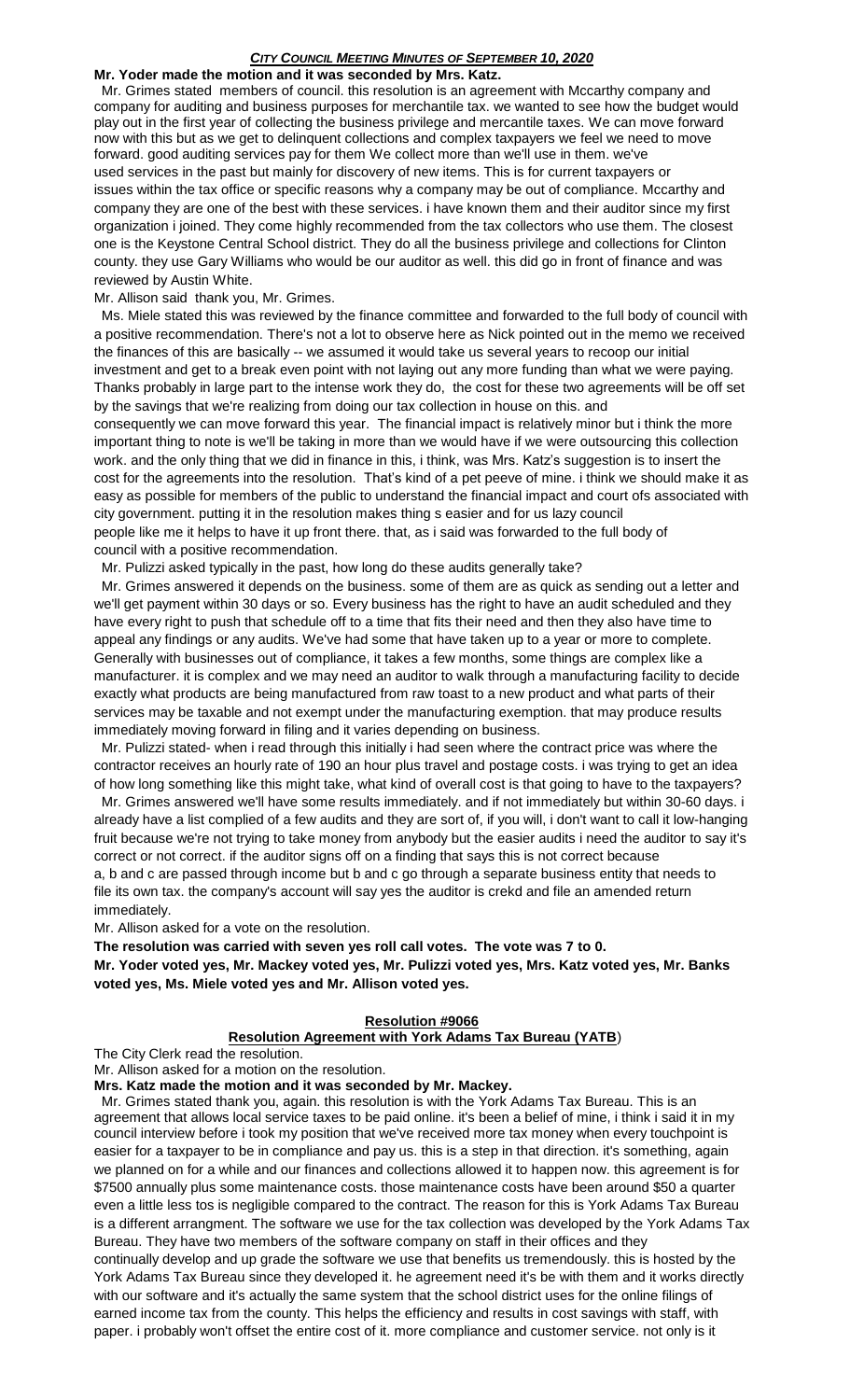easier they don't have to cut paper checks and don't have to send sensitive information through the mail like they have to now for us to review for the local service tax filings. as you said this was reviewed by finance and i'll be happy to answer any questions.

 Ms. Miele stated yes, This was reviewed by finance and forwarded with a positive recommendation. same thing applies here. the anticipated annual cost in the neighborhood of \$75050 that will be more -- \$7500 that will be more than recooped by the savings by bringing this back in-house and thanks to the very well thought out efforts of Mr. Grimes

 Mr. Allison asked if there were other comments or questions from the council tonight? Mr. Grimes, thanks, again for your continued efforts to improve the treasurer's office and increase the revenue for the city that is out there and you've done a wonderful effort all the way around. Mr. Grimes thanked him.

Mr. Allison asked for a vote on the motion.

**The resolution was carried with seven yes roll call votes. The vote was 7 to 0. Mr. Yoder voted yes, Mr. Mackey voted yes, Mr. Pulizzi voted yes, Mrs. Katz voted yes, Mr. Banks voted yes, Ms. Miele voted yes and Mr. Allison voted yes**

# **Resolution #9067**

### **Resolution Authorizing the Execution of the Municipal Winter Traffic Services Agreement between the Commonwealth, Dept. of Transportation and the City of Williamsport**

The City Clerk read the resolution.

Mr. Allison asked for a motion on the resolution.

**Mrs. Katz made the motion and it was seconded by Mr. Yoder.**

 Mr. Winder stated this is an annual agreement. This is our fourth year of a five-year agreement with Penndot for the winter maintenance agreement. The purpose of this winter maintenance agreement is that there's multiple routes through the City of Williamsport that are PennDot routes. We covered those lawful roads for quite a few years with no reimbursement so the city. this agreement this year would give us \$10,126.08 in reimbursement for the 2020-2021 winter season. the routes we would cover would be the intersection of Fourth street and Campbell street, head ing south on campbell to Third Street, heading east on Third street to the east city line. Then Fourth St. and Via Bella,heading north to Grimesville Road and the entire treatment of via bella and the short stretch of Basin street from via bella to east -- east Fourth street. this was reviewed by finance and passed on with a positive recommendation.

 Ms. Miele stated we did forward this with a positive recommendation. it's hard to picture how we might have done anything otherwise given it's a reimbursement to the city for work we have to perform one way or the other. the only interesting part of the discussion, i guess, was a follow up question i asked Adam related to our relationship with penndot the streets penn dot owns and to what extent their control of those streets is useful to us and to what extent it's onerous. he made good observations. you think this is something we should continue to discuss as a municipality. on those streets that are penndot roads they maintain the black top basically on street but doesn't deal with any of the items underneath dictates a lot about what happens on that street from the city perspective. i think everything from speed limit, road closure, lighting requirements, et cetera et cetera,

Mrs. Katz thanked Adam for what he has done with this because before we were not getting money for this work, he went and researched it

Mr. Allison asked for a vote on the resolution.

**The resolution was carried with seven yes roll call votes. The vote was 7 to 0.**

**Mr. Yoder voted yes, Mr. Mackey voted yes, Mr. Pulizzi voted yes, Mrs. Katz voted yes, Mr. Banks voted yes, Ms. Miele voted yes and Mr. Allison voted yes**

# **Resolution #9068**

# **Resolution Authorizing the City of Williamsport to Award a Contract for the Purchase of 2 Compressed Natural Gas BRTPlus Low Floor Transit Buses**

The City Clerk read the resolution.

Mr. Allison asked for a motion on the resolution.

**Mr. Pulizzi made the motion and it was seconded by Ms. Miele.**

Mr. Winder stated he will have Chris Clark the fleet manager present this.

Mr. Clark stated Thank you, good evening , the recommendation was forwarded with a positive rating From the finance committee for the Meeting. This is to purchase two Buses and approved in [inaudible] and it was previously approved. The amount of \$635,006 each which is fully state funded. These buses will not replace recent Buses but replace previous end Life 30 foot buses that were not replaced about the same size during The 2014-2016 when we removed the Vehicles from service. Its ability For us to have the small length Allows connector and access service To enter smaller areas throughout the city with daily bus service. We had four previous 30 foot buses that we use daily and we would like to get back to that capacity.

Ms. Miele stated in finance we didn't have much to add to this discussion But we forwarded this to the full Body of council with a positive recommendation. I think most of our discussion unless other members want to remind me of something else, most of our discussion reinvolved around the nature of the around the state funding involved in this and natural gas vehicles. I specifically was interested to know whether natural gas was the savings to the city not only with the State rebates in place currently But if those rebates were to go away If we still be saving money and if The vehicles were as -- had as long a life with natural gas as with Diesel. The answer to both of those was yes. That is to say Natural gas conversion has generally been a wise move for us regardless of State incentives and we're having a good experience in terms of maintenance.

Mr. Allison stated i think all of council would like to thank you for all the effort and time and expertise you've put into this whole transition. It is a rather massive undertaking and it's been very well done and nice to see your face and know who you are.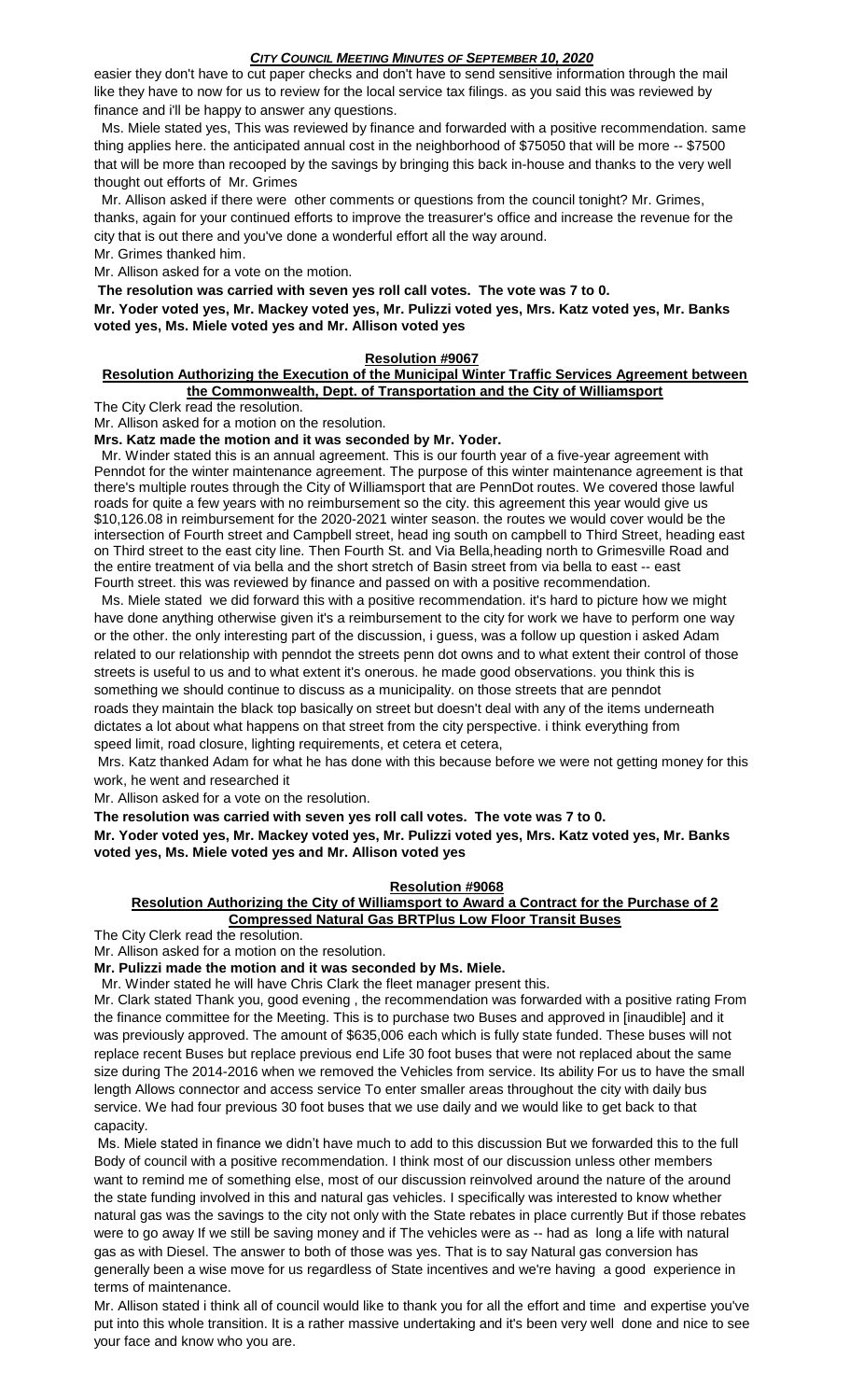Mr. Allison asked for a motion to approve.

**The resolution was carried with seven yes roll call votes. The vote was 7 to 0.**

**Mr. Yoder voted yes, Mr. Mackey voted yes, Mr. Pulizzi voted yes, Mrs. Katz voted yes, Mr. Banks voted yes, Ms. Miele voted yes and Mr. Allison voted yes**

| Accept for Filing: |                                                                                                           |
|--------------------|-----------------------------------------------------------------------------------------------------------|
|                    | Water Authority AD HOC 05/13/20                                                                           |
|                    | Controller's Report Feb. & March 2020                                                                     |
|                    | Codes Report July 2020                                                                                    |
|                    | Fire Stats Jan.-March 2020                                                                                |
|                    | Fire Stats April - June 2020                                                                              |
|                    | Mr. Allison asked for a motion to amend and acceopt minutes for filing.                                   |
|                    | Mr. Pulizzi made the motion and it was seconded by Mr. Banks.                                             |
|                    | The minutes were accepted for filing with seven yes roll call votes. The vote was 7 to 0.                 |
|                    | مناميها المقرر بينا وعاجب والملاحي المسار والمقدر في العام المساجد ويتماموا فالمساجد المقرر بمارد المساجد |

**Mr. Yoder voted yes, Mr. Mackey voted yes, Mr. Pulizzi voted yes, Mrs. Katz voted yes, Mr. Banks voted yes, Ms. Miele voted yes and Mr. Allison voted yes**

Announcements

 The next regularly scheduled City Council meeting will be held on Thursday, September 24, 2020 a 6:30 PM, **TBA**

Upcoming Meetings:

| Friday, Sept 11     | 11:00 AM ERC |                                  |
|---------------------|--------------|----------------------------------|
|                     |              | 12:00 PM Housing Needs           |
| Tuesday, Sept 15    |              | 10:00 AM Blighted Property       |
|                     |              | 6:30 PM HARB                     |
| Thursday, Sept 17   |              | 10:30 AM Zoning Hearing Board    |
|                     |              | 4:00 PM Board of Health          |
| Tuesday, Sept. 22   |              | 11:30 AM Public Safety           |
|                     |              | 1:00 PM Finance Meeting          |
|                     |              | 2:30 PM Public Works Meeting     |
| Wednesday, Sept. 23 |              | 11:30 AM Redevelopment Authority |
| Thursday, Sept 24   |              | 6:30 PM City Council meeting     |
|                     |              |                                  |

*[Meetings Held in Trade & Transit, Unless Otherwise Noted – [scr] = William Sechler Community Room]*

Mr. Allison asked for comments from members of City Council.

Mr. Mackey stated for the people who are watching at home if you are Interested in serving on the access Ibility commission you just want to Submit a letter of interest to Janice Frank, the city clerk, and again There will be two positions Appointed by the mayor and three by city Council. And we look to get this Commission up and running as soon As possible. So i've already had A few people reach tout me which Is pretty exciting. So that's just what you want to do if you are Interested in joining the commission. Mrs. Frank gave her email [cityclerk@cityofwilliamsport.org.](mailto:cityclerk@cityofwilliamsport.org)

 Mr. Banks stated just to piggy back on that if they could include a resumé In there so we have an idea with the letter of interest. I don't Think it's required but it's nice to have it.

 Mr Pulizzi stated just as a side note between now and the next meeting i'll be hitting up the rest of Council to take up the collection and get councilman Yoder a microphone for his computer. There was a brief discussion about may be changing the ERC and Housing Needs meetings to the Friday before Council rather then after. The concensus was that we should keep the meetings as they are.

Mr. Allison asked for comments from members of the administration. There were none.

Mr. Allison asked for comments from members of the public. President Council, Really a resume for a disability committee if that isn't discrimination I'm not sure what is!!!!!! Jodie Baney

Respectfully, **Jodie Baney** 

President Allison and Members of City Council;

As a Member of the Leadership Network and Advisory Board for the Mid Atlantic ADA Center, I have extensive knowledge and experience with the development and implementation of 504 Accessibility Plans. In my experience, the most successful plans involve people with disabilities who have life long experiences. I'd like to recommend the Williamsport's Disability Advisory Commission be compromised, by majority, of people with disabilities.

In addition, it makes sense that experience and knowledge should qualify a member rather than who the know... if members need to be hand selected by the Administration or City Council it certainly appears conflicting given the history and lack of accessibility. How will you assure all members with disabilities have equal access to serve on this Commission? City Hall for All.